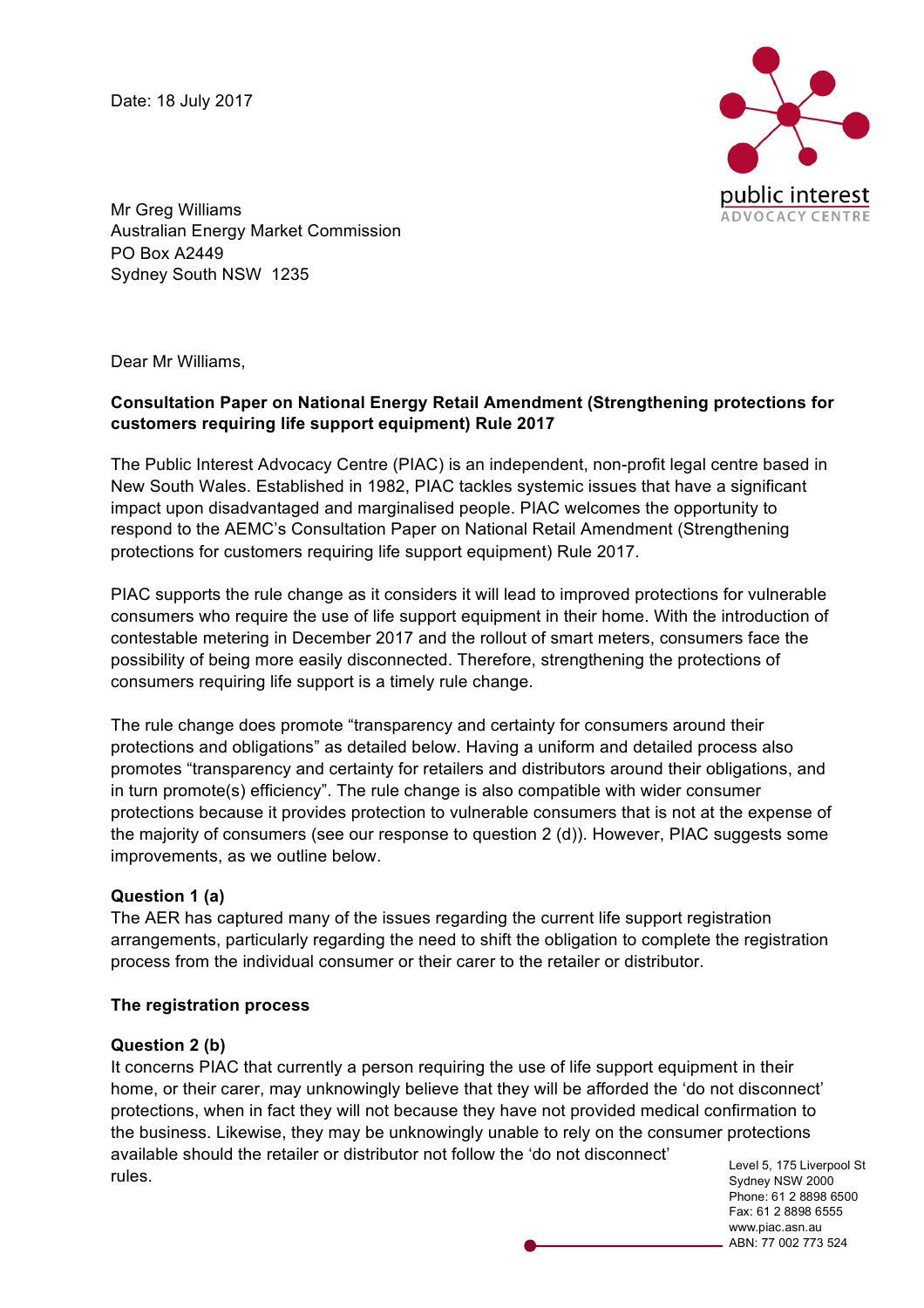The registration obligations proposed by the AER are efficient and provide greater certainty and transparency for consumers and will address the above issues. The proposed rule change rightly shifts the onus to complete the life support protections registration process from the consumer to the business.

The rule change will formalise the common sense practise of placing consumers on the life support register when they first notify the retailer or distributor of the need to be on the register, rather than waiting until the medical confirmation has been received. To validly register households at the time they first contact the retailer or distributor appropriately limits the risk of disconnection during the period before receipt of medical confirmation. Having a robust follow up process to alert the consumer of the need to supply medical confirmation to ensure they remain validly registered is an important consumer protection.

The proposed rule change will make it easier for vulnerable consumers to receive the protection they need. Ensuring all retailers and distributors follow the same processes will ensure uniform protection is given.

However, PIAC is concerned with the suggestion that any change would not apply retrospectively. This carries a risk that some consumers and their carers may continue to believe that they are registered to receive life support protections when they are not. This is not compatible with the principle of shifting the onus from consumers to businesses and properly protecting vulnerable people.

Another issue is ensuring that a new retailer is aware of any life support requirement of the household. It is a safety risk as well as being unnecessarily onerous for consumers or their carers to need to inform the retailer each time they change retailers that they need to be on the life support register. This creates a barrier to consumers shifting retailers to ensure they are on the best retail offer they can find.

In particular, PIAC is concerned that rental property managers, brokers and switching sites might shift a vulnerable consumer to a new retailer but not ensure that the new retailer is aware of the life support requirement. PIAC is also concerned that the AER's survey into life support register processes revealed that only half of the retailers surveyed asked whether a consumer requires the use of life support equipment at home as part of their signing up process. PIAC would strongly support that the rule change incorporates this as a mandatory requirement of retailers.

# **Question 2 (c)**

The notification arrangements between retailers and distributors are sufficient to achieve the requirement of keeping registers correct at the time of registration. However, noting the issues described above, this may not be the case when a consumer changes retailers.

# **Question 2 (d)**

As the AER survey to businesses regarding life support register processes revealed, some businesses currently have rigorous processes around life support registers, whilst others do not. The expense of maintaining robust processes is being borne by some and not others.

Whilst there may be additional costs incurred by businesses to implement the proposed changes, there are likely to be longer term financial savings with reduced compliance costs from having a properly maintained register. In a properly functioning market, these cost savings achieved through efficiency should be passed on to consumers.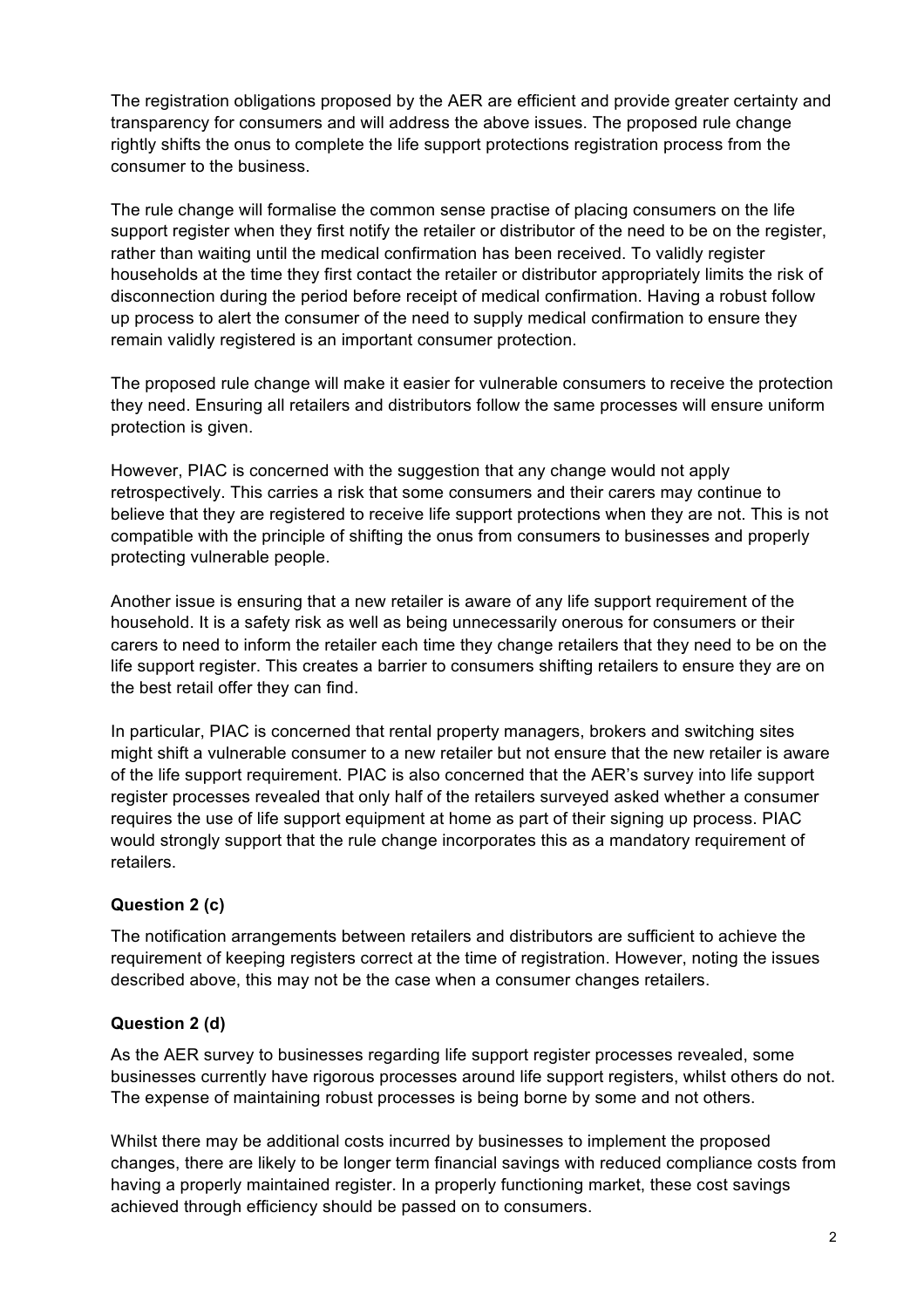Only efficiently applied additional costs incurred by distributors to comply with the proposed registration process should be passed on to consumers.

In considering costs and benefits for life support arrangements, the full consumer benefits must be considered to include avoided loss of life, avoided pain and suffering, and avoided burden on the community, in the form of cost of emergency services and other support networks for the consumer in question.

# **Question 2 (e)**

PIAC is satisfied that the information pack proposed in the rule change request provides the appropriate information.

### **The medical confirmation process**

# **Question 3 (a)**

The proposed rule change provides clarity for all parties regarding the process for obtaining medical confirmation and thus would improve transparency and confidence. Allowing 65 calendar days to return the required information with a process for reminders and time extension is fair to ensure consumers receive protection as well as a properly maintained register.

# **Question 3 (b)**

Please refer to our response to question 2 (d).

### **The deregistration process**

PIAC supports the implementation of a uniform and specific but permissive process to deregister a consumer. PIAC seeks detail about the definition of "reasonable steps" in relation to contacting the consumer about failing to provide medical confirmation. We urge that "reasonable steps" should be seen within the context of vulnerable households who may have multiple demanding priorities and/or language difficulties which could make contact difficult.

PIAC would also like to see that deregistration notice contain information about how to get back on to the life support register, in case the consumer had simply been unable to organise to get the medical confirmation in time.

### **Question 4 (a)**

PIAC is satisfied that a voluntary process for deregistration strikes the right balance between the needs of the consumers and businesses.

### **Question 4 (b)**

PIAC is satisfied that only the retailer or distributor who was originally notified by the consumer when they registered be in control of the deregistration process. Having a process owner for each consumer is likely to result in fewer mistakes being made, as well as reduced confusion for the consumer.

### **Question 4 (c)**

Please refer to our response to question 2 (d).

### **Further concerns and recommendations**

PIAC found that by looking at the three NSW distributor's websites that information about life support protections can be easily found. However, it was quite difficult to find information about